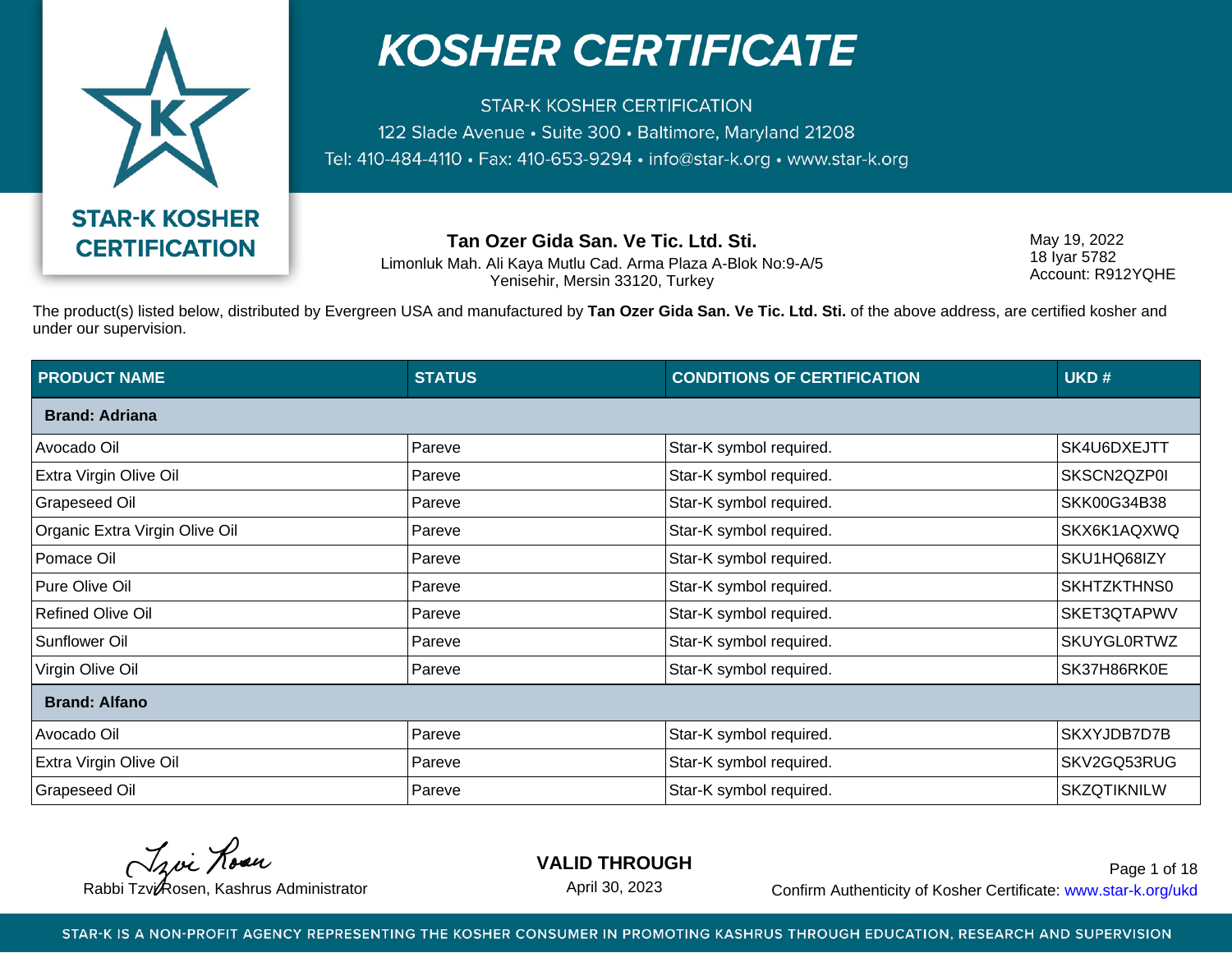

**STAR-K KOSHER CERTIFICATION** 122 Slade Avenue · Suite 300 · Baltimore, Maryland 21208 Tel: 410-484-4110 · Fax: 410-653-9294 · info@star-k.org · www.star-k.org

**Tan Ozer Gida San. Ve Tic. Ltd. Sti.**

Limonluk Mah. Ali Kaya Mutlu Cad. Arma Plaza A-Blok No:9-A/5 Yenisehir, Mersin 33120, Turkey

May 19, 2022 18 Iyar 5782 Account: R912YQHE

The product(s) listed below, distributed by Evergreen USA and manufactured by **Tan Ozer Gida San. Ve Tic. Ltd. Sti.** of the above address, are certified kosher and under our supervision.

| <b>PRODUCT NAME</b>            | <b>STATUS</b> | <b>CONDITIONS OF CERTIFICATION</b> | UKD#               |
|--------------------------------|---------------|------------------------------------|--------------------|
| <b>Brand: Alfano</b>           |               |                                    |                    |
| Organic Extra Virgin Olive Oil | Pareve        | Star-K symbol required.            | SKAUX3R6I1Q        |
| Pomace Oil                     | Pareve        | Star-K symbol required.            | SKPKDHYZ3XI        |
| Pure Olive Oil                 | Pareve        | Star-K symbol required.            | SKN47V8S7WT        |
| <b>Refined Olive Oil</b>       | Pareve        | Star-K symbol required.            | SKWRPIDJ6CM        |
| <b>Sunflower Oil</b>           | Pareve        | Star-K symbol required.            | SK18CGJAA0B        |
| Virgin Olive Oil               | Pareve        | Star-K symbol required.            | <b>SKLSE6MIUJR</b> |
| <b>Brand: Amish</b>            |               |                                    |                    |
| Avocado Oil                    | Pareve        | Star-K symbol required.            | SK5DHPIHPWJ        |
| <b>Extra Virgin Olive Oil</b>  | Pareve        | Star-K symbol required.            | SKF8V0FMI5J        |
| <b>Grapeseed Oil</b>           | Pareve        | Star-K symbol required.            | SKBLY6S2RCY        |
| Organic Extra Virgin Olive Oil | Pareve        | Star-K symbol required.            | SKMN1ZPQBB8        |
| Pomace Oil                     | Pareve        | Star-K symbol required.            | SKCSTFMCQ3X        |
| Pure Olive Oil                 | Pareve        | Star-K symbol required.            | SKRL6I4R3LD        |

Troi Rose

**VALID THROUGH**

April 30, 2023

Rabbi Tzvi Rosen, Kashrus Administrator **Confirm Authenticity of Kosher Certificate:** www.star-k.org/ukd Page 2 of 18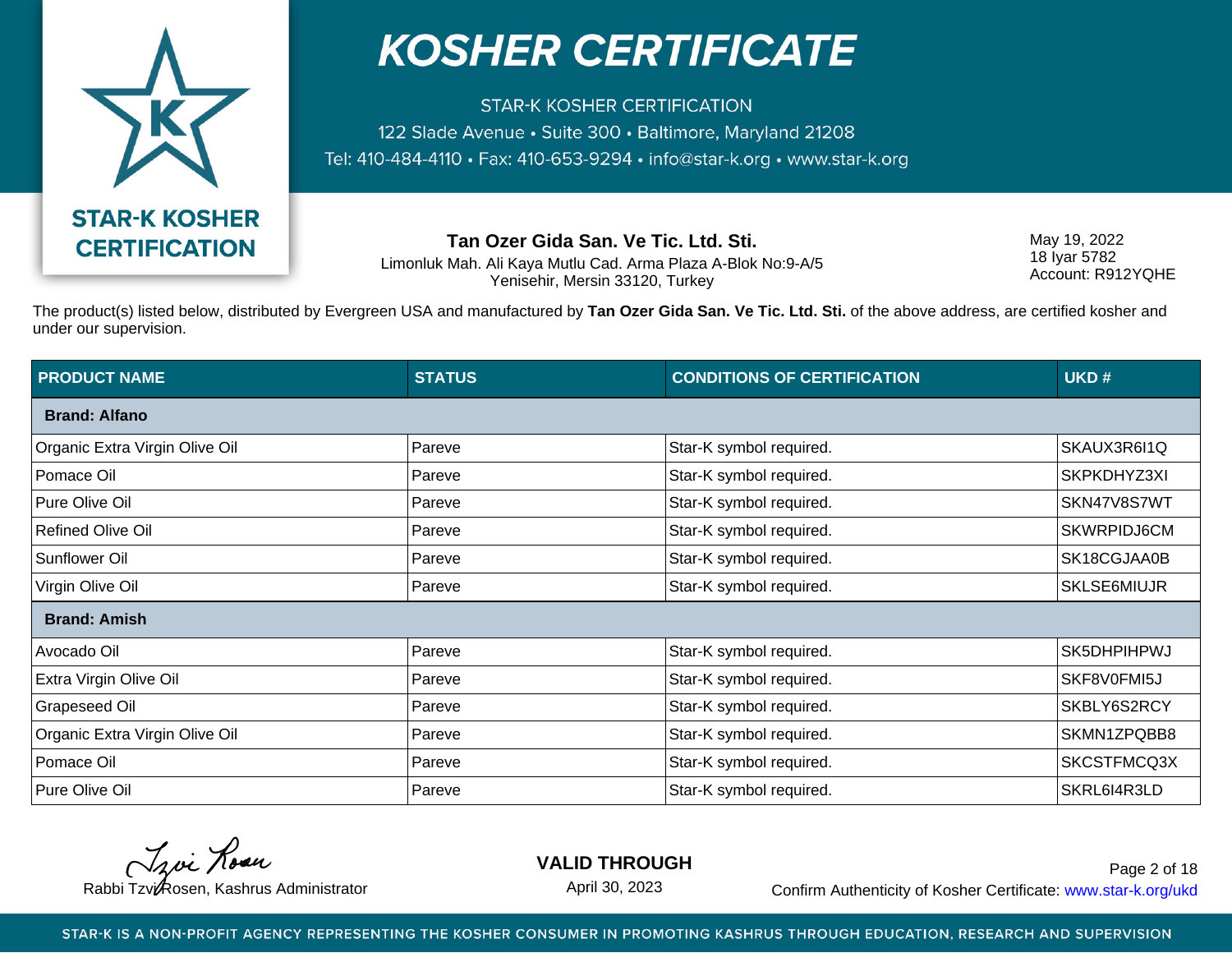

**STAR-K KOSHER CERTIFICATION** 122 Slade Avenue · Suite 300 · Baltimore, Maryland 21208 Tel: 410-484-4110 · Fax: 410-653-9294 · info@star-k.org · www.star-k.org

**Tan Ozer Gida San. Ve Tic. Ltd. Sti.**

Limonluk Mah. Ali Kaya Mutlu Cad. Arma Plaza A-Blok No:9-A/5 Yenisehir, Mersin 33120, Turkey

May 19, 2022 18 Iyar 5782 Account: R912YQHE

The product(s) listed below, distributed by Evergreen USA and manufactured by **Tan Ozer Gida San. Ve Tic. Ltd. Sti.** of the above address, are certified kosher and under our supervision.

| <b>PRODUCT NAME</b>            | <b>STATUS</b> | <b>CONDITIONS OF CERTIFICATION</b> | UKD#               |
|--------------------------------|---------------|------------------------------------|--------------------|
| <b>Brand: Amish</b>            |               |                                    |                    |
| <b>Refined Olive Oil</b>       | Pareve        | Star-K symbol required.            | <b>SKYJEQZDICH</b> |
| Sunflower Oil                  | Pareve        | Star-K symbol required.            | SKIZTW80YF7        |
| Virgin Olive Oil               | Pareve        | Star-K symbol required.            | SK4R2K0VAU7        |
| <b>Brand: Barrio</b>           |               |                                    |                    |
| Avocado Oil                    | Pareve        | Star-K symbol required.            | SKRXA2QJLSC        |
| Extra Virgin Olive Oil         | Pareve        | Star-K symbol required.            | SKVPCQ7AE0P        |
| <b>Grapeseed Oil</b>           | Pareve        | Star-K symbol required.            | SKWCSNM3EGH        |
| Organic Extra Virgin Olive Oil | Pareve        | Star-K symbol required.            | SK5XW3G3K77        |
| Pomace Oil                     | Pareve        | Star-K symbol required.            | SKEBUN538RT        |
| Pure Olive Oil                 | Pareve        | Star-K symbol required.            | SKQ25YCP4S1        |
| <b>Refined Olive Oil</b>       | Pareve        | Star-K symbol required.            | SKJQCVDZKQ3        |
| Sunflower Oil                  | Pareve        | Star-K symbol required.            | SKSTPAVPZZ8        |
| Virgin Olive Oil               | Pareve        | Star-K symbol required.            | SKIGNNLZ10G        |

Troi Rose

**VALID THROUGH**

April 30, 2023

Rabbi Tzvi Rosen, Kashrus Administrator **Confirm Authenticity of Kosher Certificate:** www.star-k.org/ukd Page 3 of 18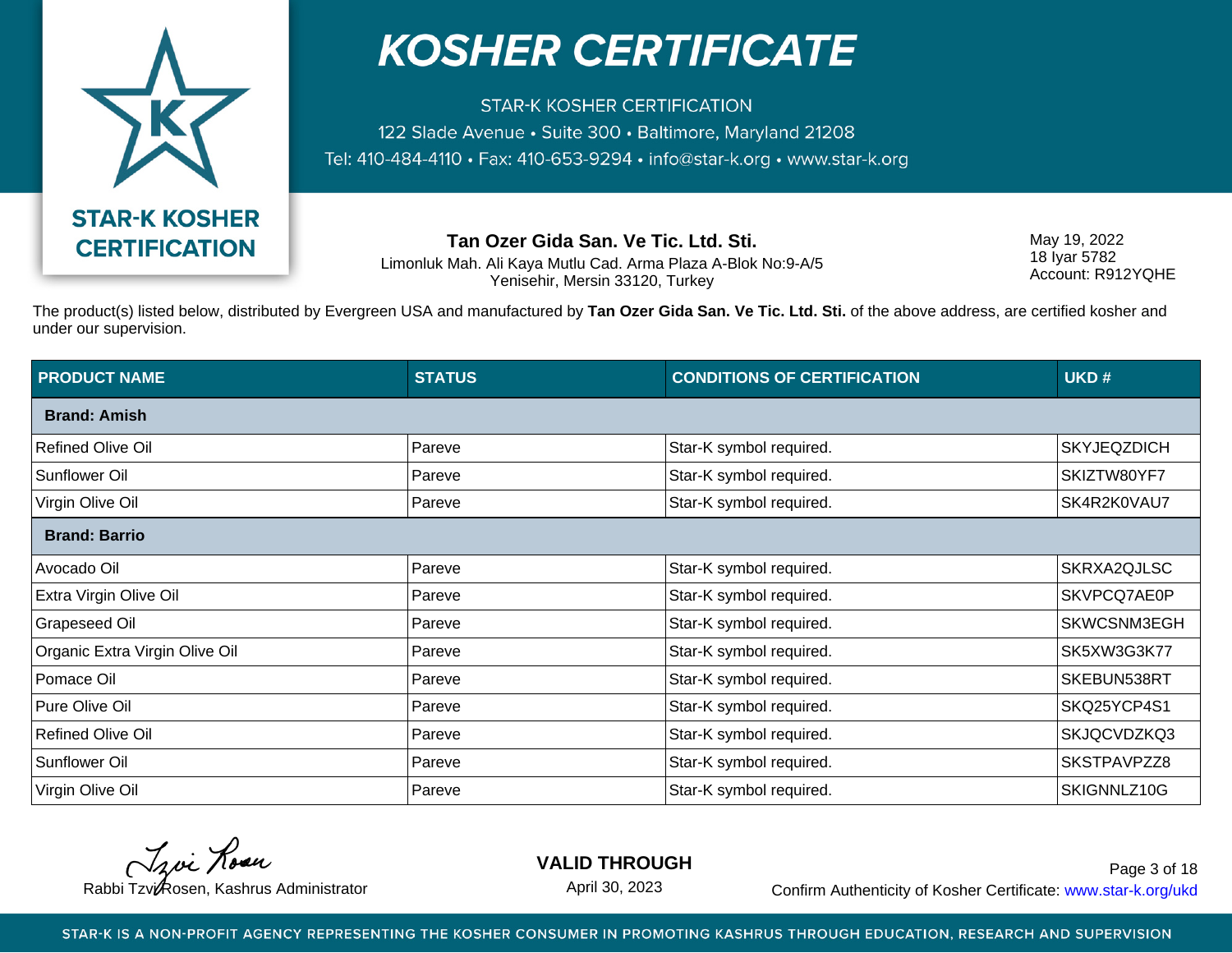

**STAR-K KOSHER CERTIFICATION** 122 Slade Avenue · Suite 300 · Baltimore, Maryland 21208 Tel: 410-484-4110 · Fax: 410-653-9294 · info@star-k.org · www.star-k.org

**Tan Ozer Gida San. Ve Tic. Ltd. Sti.**

Limonluk Mah. Ali Kaya Mutlu Cad. Arma Plaza A-Blok No:9-A/5 Yenisehir, Mersin 33120, Turkey

May 19, 2022 18 Iyar 5782 Account: R912YQHE

The product(s) listed below, distributed by Evergreen USA and manufactured by **Tan Ozer Gida San. Ve Tic. Ltd. Sti.** of the above address, are certified kosher and under our supervision.

| <b>PRODUCT NAME</b>            | <b>STATUS</b> | <b>CONDITIONS OF CERTIFICATION</b> | UKD#               |
|--------------------------------|---------------|------------------------------------|--------------------|
| <b>Brand: Bellencita</b>       |               |                                    |                    |
| Avocado Oil                    | Pareve        | Star-K symbol required.            | SKVRK5CPWBR        |
| Extra Virgin Olive Oil         | Pareve        | Star-K symbol required.            | SKSTZQBB78S        |
| <b>Grapeseed Oil</b>           | Pareve        | Star-K symbol required.            | SK4ALLFSGX7        |
| Organic Extra Virgin Olive Oil | Pareve        | Star-K symbol required.            | SKV5UHVVGZ7        |
| Pomace Oil                     | Pareve        | Star-K symbol required.            | SKHCRCATKR4        |
| Pure Olive Oil                 | Pareve        | Star-K symbol required.            | SK5WNZFQTXD        |
| <b>Refined Olive Oil</b>       | Pareve        | Star-K symbol required.            | SKPW7R8P0AF        |
| Sunflower Oil                  | Pareve        | Star-K symbol required.            | SKTTD7T36WY        |
| Virgin Olive Oil               | Pareve        | Star-K symbol required.            | SKQ15CHH5Q6        |
| <b>Brand: Brad's Organic</b>   |               |                                    |                    |
| Avocado Oil                    | Pareve        | Star-K symbol required.            | SK1TXMLFX0C        |
| Extra Virgin Olive Oil         | Pareve        | Star-K symbol required.            | <b>SKRTKHBPMUW</b> |
| <b>Grapeseed Oil</b>           | Pareve        | Star-K symbol required.            | SK8AUKZB4BL        |

Troi Rose

**VALID THROUGH**

April 30, 2023

Rabbi Tzvi Rosen, Kashrus Administrator **Confirm Authenticity of Kosher Certificate:** www.star-k.org/ukd Page 4 of 18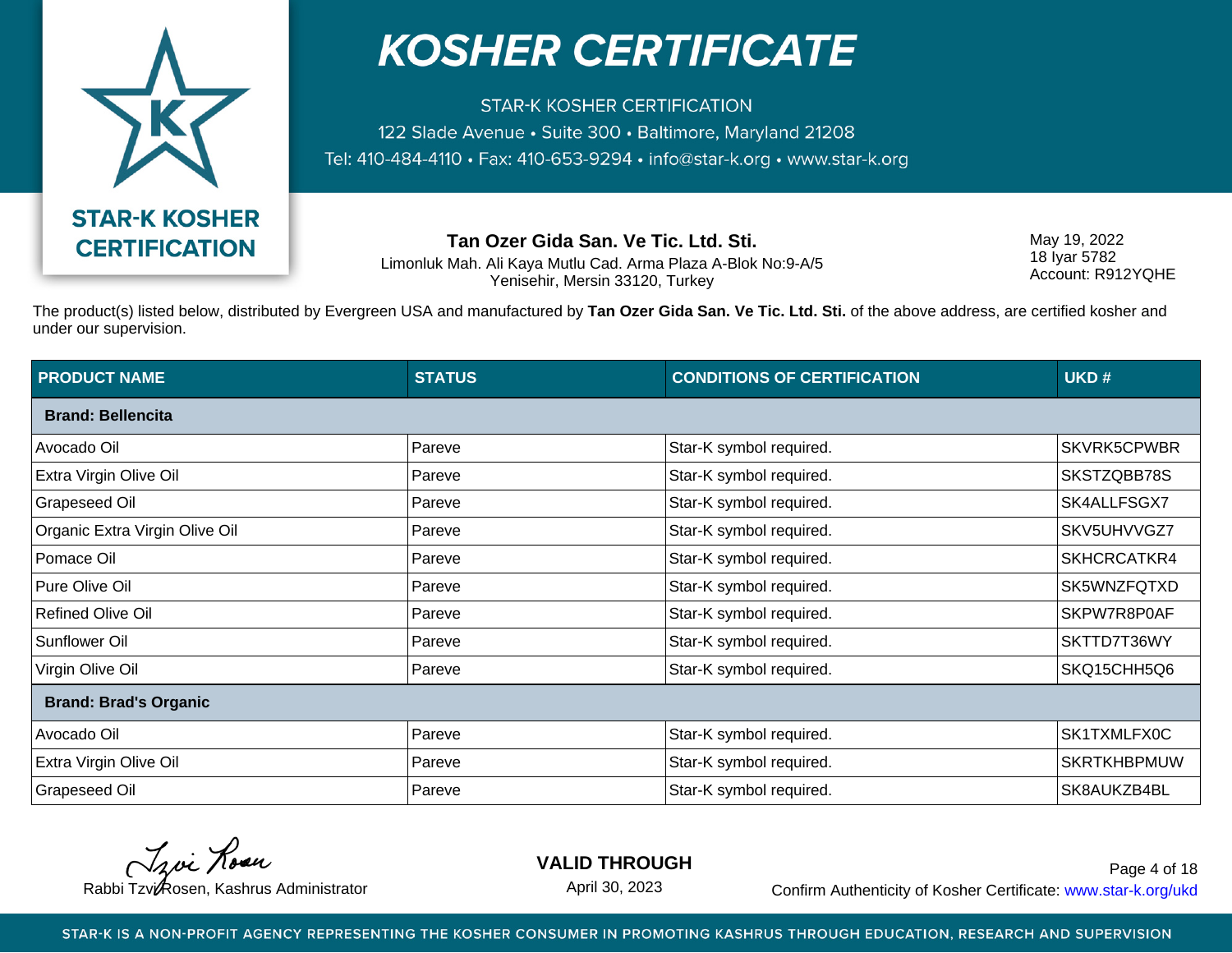

**STAR-K KOSHER CERTIFICATION** 122 Slade Avenue · Suite 300 · Baltimore, Maryland 21208 Tel: 410-484-4110 · Fax: 410-653-9294 · info@star-k.org · www.star-k.org

**Tan Ozer Gida San. Ve Tic. Ltd. Sti.**

Limonluk Mah. Ali Kaya Mutlu Cad. Arma Plaza A-Blok No:9-A/5 Yenisehir, Mersin 33120, Turkey

May 19, 2022 18 Iyar 5782 Account: R912YQHE

The product(s) listed below, distributed by Evergreen USA and manufactured by **Tan Ozer Gida San. Ve Tic. Ltd. Sti.** of the above address, are certified kosher and under our supervision.

| <b>PRODUCT NAME</b>            | <b>STATUS</b> | <b>CONDITIONS OF CERTIFICATION</b> | UKD#               |
|--------------------------------|---------------|------------------------------------|--------------------|
| <b>Brand: Brad's Organic</b>   |               |                                    |                    |
| Organic Extra Virgin Olive Oil | Pareve        | Star-K symbol required.            | SKQMWPGRU7Q        |
| Pomace Oil                     | Pareve        | Star-K symbol required.            | SKB5YGC65V0        |
| Pure Olive Oil                 | Pareve        | Star-K symbol required.            | SKQU3D00UNS        |
| <b>Refined Olive Oil</b>       | Pareve        | Star-K symbol required.            | SKILBEIX1HN        |
| <b>Sunflower Oil</b>           | Pareve        | Star-K symbol required.            | <b>SKEZVQSTDYM</b> |
| Virgin Olive Oil               | Pareve        | Star-K symbol required.            | SKS6MQG7GG0        |
| <b>Brand: Bucca</b>            |               |                                    |                    |
| Avocado Oil                    | Pareve        | Star-K symbol required.            | SKA8FYHAZKW        |
| Extra Virgin Olive Oil         | Pareve        | Star-K symbol required.            | SKH0L3MPEEB        |
| <b>Grapeseed Oil</b>           | Pareve        | Star-K symbol required.            | SKPLKXP3B68        |
| Organic Extra Virgin Olive Oil | Pareve        | Star-K symbol required.            | SKCCIDHX51I        |
| Pomace Oil                     | Pareve        | Star-K symbol required.            | SKW7C0R0ZG1        |
| Pure Olive Oil                 | Pareve        | Star-K symbol required.            | SKMKEW1XU2G        |

Troi Rose

**VALID THROUGH**

April 30, 2023

Rabbi Tzvi Rosen, Kashrus Administrator **Confirm Authenticity of Kosher Certificate:** www.star-k.org/ukd Page 5 of 18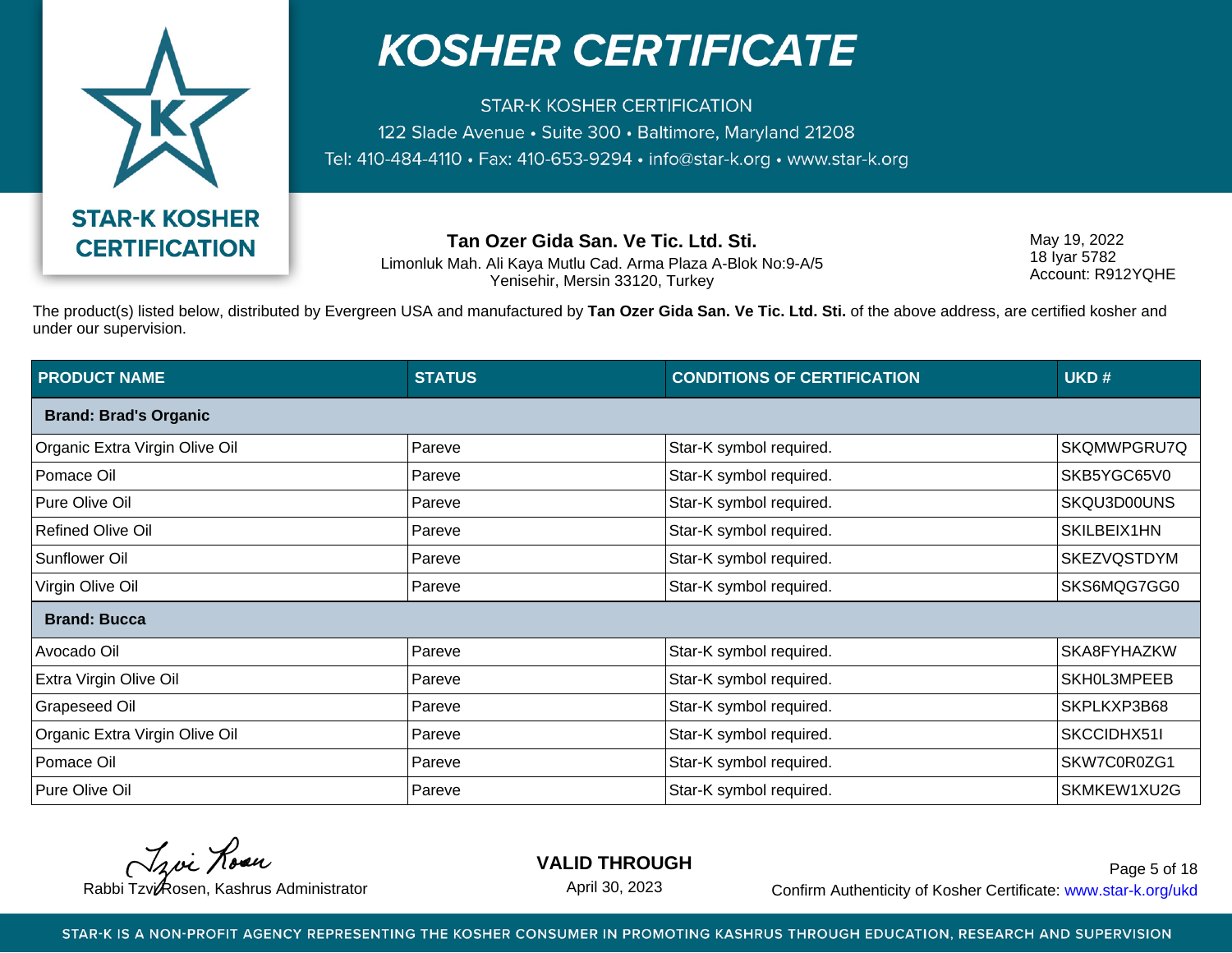

**STAR-K KOSHER CERTIFICATION** 122 Slade Avenue · Suite 300 · Baltimore, Maryland 21208 Tel: 410-484-4110 · Fax: 410-653-9294 · info@star-k.org · www.star-k.org

**Tan Ozer Gida San. Ve Tic. Ltd. Sti.**

Limonluk Mah. Ali Kaya Mutlu Cad. Arma Plaza A-Blok No:9-A/5 Yenisehir, Mersin 33120, Turkey

May 19, 2022 18 Iyar 5782 Account: R912YQHE

The product(s) listed below, distributed by Evergreen USA and manufactured by **Tan Ozer Gida San. Ve Tic. Ltd. Sti.** of the above address, are certified kosher and under our supervision.

| <b>PRODUCT NAME</b>            | <b>STATUS</b> | <b>CONDITIONS OF CERTIFICATION</b> | UKD#               |
|--------------------------------|---------------|------------------------------------|--------------------|
| <b>Brand: Bucca</b>            |               |                                    |                    |
| <b>Refined Olive Oil</b>       | Pareve        | Star-K symbol required.            | <b>SKUNCMJCZXI</b> |
| <b>Sunflower Oil</b>           | Pareve        | Star-K symbol required.            | SK2PGV51PFJ        |
| Virgin Olive Oil               | Pareve        | Star-K symbol required.            | SKHMQ3FF7DF        |
| <b>Brand: Castellano</b>       |               |                                    |                    |
| Avocado Oil                    | Pareve        | Star-K symbol required.            | SK2H5DFDRKM        |
| Extra Virgin Olive Oil         | Pareve        | Star-K symbol required.            | SKLJFAFRJN6        |
| <b>Grapeseed Oil</b>           | Pareve        | Star-K symbol required.            | SKF4RJDZG03        |
| Organic Extra Virgin Olive Oil | Pareve        | Star-K symbol required.            | SKD36KWCJ6P        |
| Pomace Oil                     | Pareve        | Star-K symbol required.            | SKX5PDS4PJ6        |
| Pure Olive Oil                 | Pareve        | Star-K symbol required.            | SKQ4HP8GJ3Q        |
| <b>Refined Olive Oil</b>       | Pareve        | Star-K symbol required.            | SKHA7TE37NQ        |
| <b>Sunflower Oil</b>           | Pareve        | Star-K symbol required.            | SK6UU2JM8KF        |
| Virgin Olive Oil               | Pareve        | Star-K symbol required.            | SKYM3LU062W        |

Troi Rose

**VALID THROUGH**

April 30, 2023

Rabbi Tzvi Rosen, Kashrus Administrator **Confirm Authenticity of Kosher Certificate:** www.star-k.org/ukd Page 6 of 18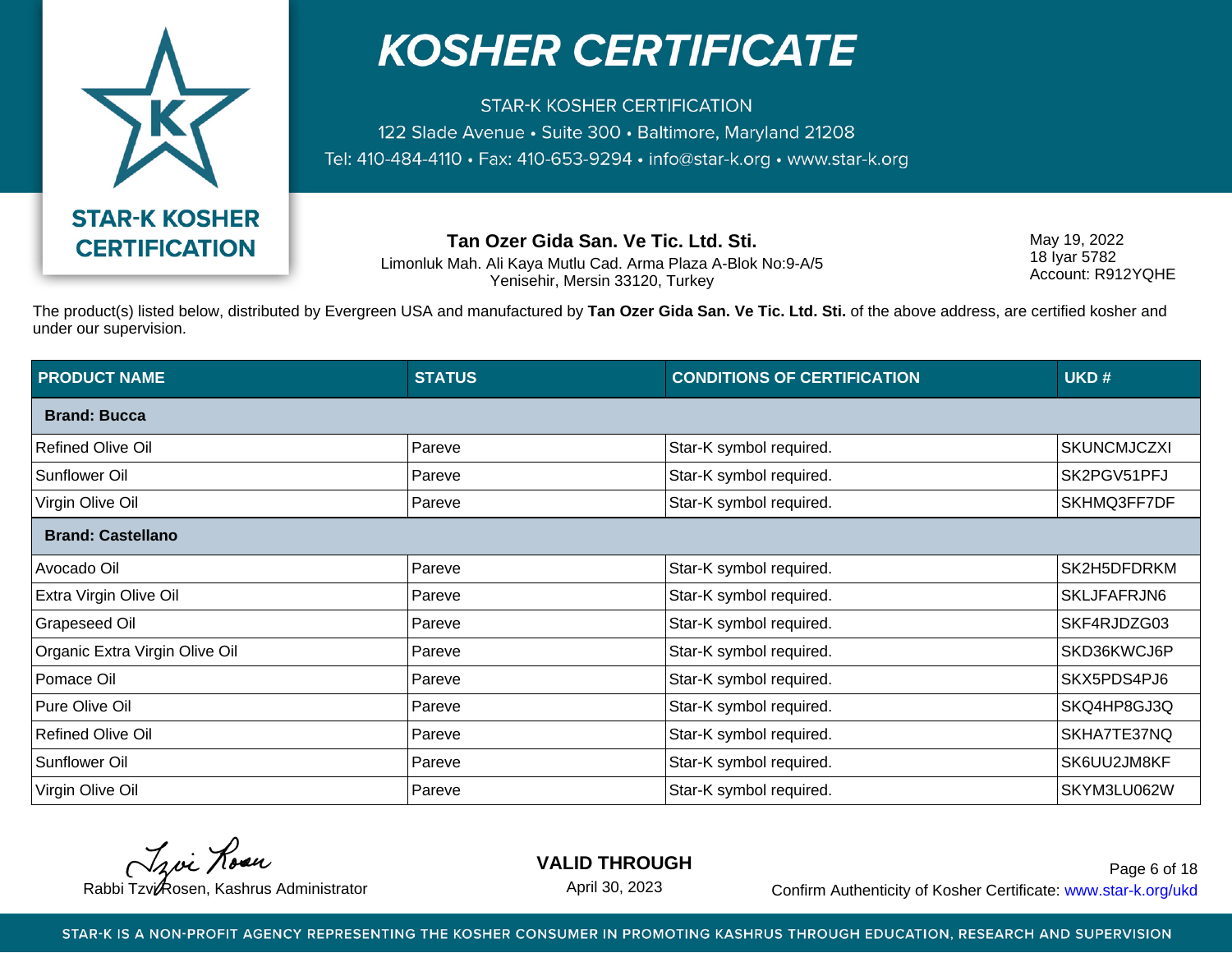

**STAR-K KOSHER CERTIFICATION** 122 Slade Avenue · Suite 300 · Baltimore, Maryland 21208 Tel: 410-484-4110 · Fax: 410-653-9294 · info@star-k.org · www.star-k.org

**Tan Ozer Gida San. Ve Tic. Ltd. Sti.**

Limonluk Mah. Ali Kaya Mutlu Cad. Arma Plaza A-Blok No:9-A/5 Yenisehir, Mersin 33120, Turkey

May 19, 2022 18 Iyar 5782 Account: R912YQHE

The product(s) listed below, distributed by Evergreen USA and manufactured by **Tan Ozer Gida San. Ve Tic. Ltd. Sti.** of the above address, are certified kosher and under our supervision.

| <b>PRODUCT NAME</b>            | <b>STATUS</b> | <b>CONDITIONS OF CERTIFICATION</b> | UKD#        |
|--------------------------------|---------------|------------------------------------|-------------|
| <b>Brand: Eliana</b>           |               |                                    |             |
| Avocado Oil                    | Pareve        | Star-K symbol required.            | SKK0JFM3QC5 |
| Extra Virgin Olive Oil         | Pareve        | Star-K symbol required.            | SKGJRN86K2B |
| Grapeseed Oil                  | Pareve        | Star-K symbol required.            | SKR2FKC0A3T |
| Organic Extra Virgin Olive Oil | Pareve        | Star-K symbol required.            | SKGDSDD36XW |
| Pomace Oil                     | Pareve        | Star-K symbol required.            | SKCKKQMJY85 |
| Pure Olive Oil                 | Pareve        | Star-K symbol required.            | SKNNYKMNE2T |
| <b>Refined Olive Oil</b>       | Pareve        | Star-K symbol required.            | SKTWYT5D6I8 |
| Sunflower Oil                  | Pareve        | Star-K symbol required.            | SKZJNXCZJI5 |
| Virgin Olive Oil               | Pareve        | Star-K symbol required.            | SKKM3XDXKZA |
| <b>Brand: Eterno</b>           |               |                                    |             |
| Avocado Oil                    | Pareve        | Star-K symbol required.            | SKBS831N3MA |
| Extra Virgin Olive Oil         | Pareve        | Star-K symbol required.            | SK8UVJQANFF |
| <b>Grapeseed Oil</b>           | Pareve        | Star-K symbol required.            | SK7XNMQZ75P |

Troi Rose

**VALID THROUGH**

April 30, 2023

Rabbi Tzvi Rosen, Kashrus Administrator **Confirm Authenticity of Kosher Certificate:** www.star-k.org/ukd Page 7 of 18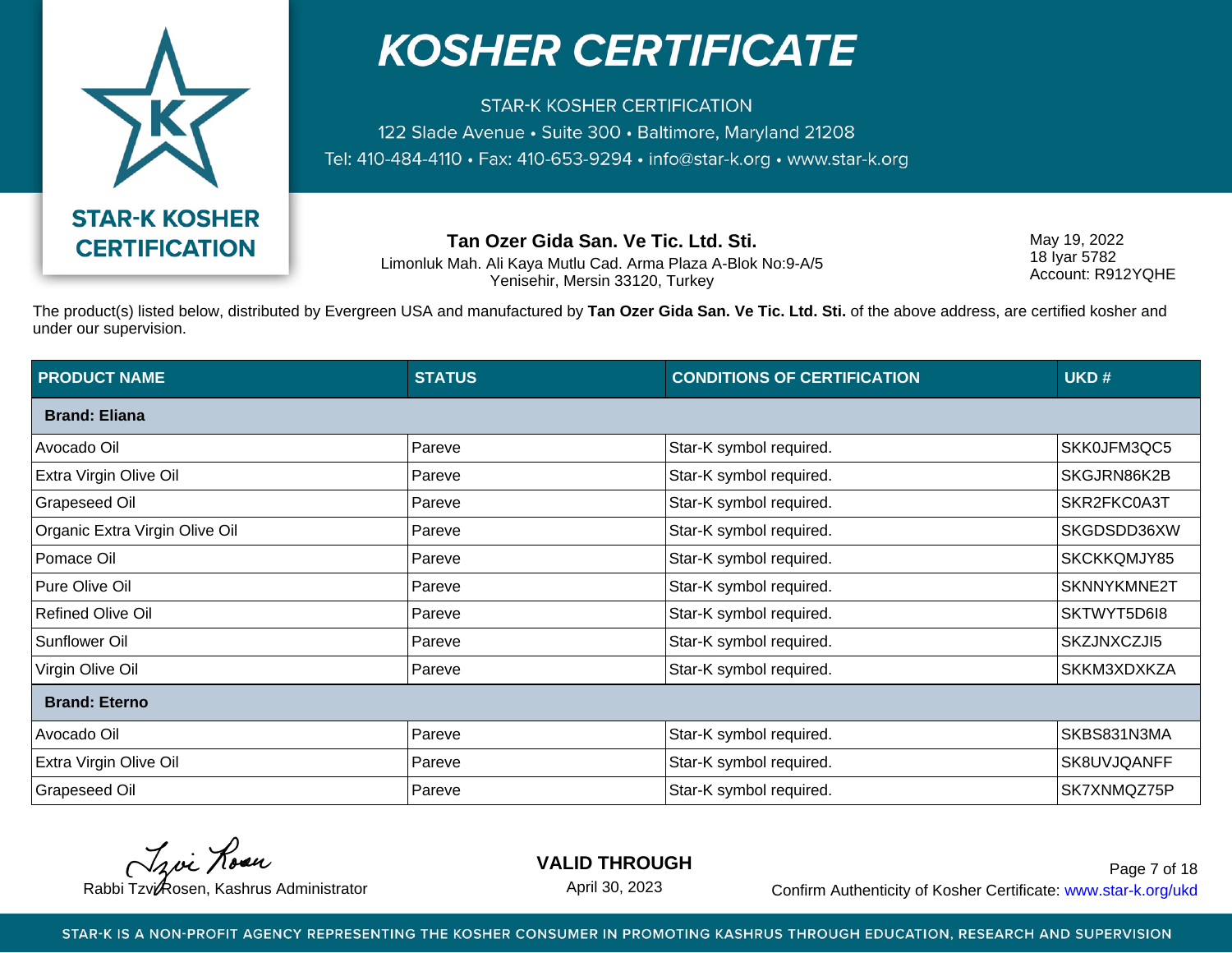

**STAR-K KOSHER CERTIFICATION** 122 Slade Avenue · Suite 300 · Baltimore, Maryland 21208 Tel: 410-484-4110 · Fax: 410-653-9294 · info@star-k.org · www.star-k.org

**Tan Ozer Gida San. Ve Tic. Ltd. Sti.**

Limonluk Mah. Ali Kaya Mutlu Cad. Arma Plaza A-Blok No:9-A/5 Yenisehir, Mersin 33120, Turkey

May 19, 2022 18 Iyar 5782 Account: R912YQHE

The product(s) listed below, distributed by Evergreen USA and manufactured by **Tan Ozer Gida San. Ve Tic. Ltd. Sti.** of the above address, are certified kosher and under our supervision.

| <b>PRODUCT NAME</b>            | <b>STATUS</b> | <b>CONDITIONS OF CERTIFICATION</b> | UKD#        |  |
|--------------------------------|---------------|------------------------------------|-------------|--|
| <b>Brand: Eterno</b>           |               |                                    |             |  |
| Organic Extra Virgin Olive Oil | Pareve        | Star-K symbol required.            | SKZCJN36H50 |  |
| Pomace Oil                     | Pareve        | Star-K symbol required.            | SK2BT8BME7S |  |
| Pure Olive Oil                 | Pareve        | Star-K symbol required.            | SKZT2RET87L |  |
| <b>Refined Olive Oil</b>       | Pareve        | Star-K symbol required.            | SK5V8ZYT8EK |  |
| <b>Sunflower Oil</b>           | Pareve        | Star-K symbol required.            | SKLA8QTJEHN |  |
| Virgin Olive Oil               | Pareve        | Star-K symbol required.            | SKFZ4USQ4M8 |  |
| <b>Brand: Food Cellar</b>      |               |                                    |             |  |
| Avocado Oil                    | Pareve        | Star-K symbol required.            | SKTEU3TR7LK |  |
| <b>Extra Virgin Olive Oil</b>  | Pareve        | Star-K symbol required.            | SKZ5ALT2IHZ |  |
| <b>Grapeseed Oil</b>           | Pareve        | Star-K symbol required.            | SK0I4BKLZXV |  |
| Organic Extra Virgin Olive Oil | Pareve        | Star-K symbol required.            | SKP5TVV0BPA |  |
| Pomace Oil                     | Pareve        | Star-K symbol required.            | SKV8E1BM3YJ |  |
| Pure Olive Oil                 | Pareve        | Star-K symbol required.            | SK0FXEA4K81 |  |

Troi Rose

**VALID THROUGH**

April 30, 2023

Rabbi Tzvi Rosen, Kashrus Administrator **Confirm Authenticity of Kosher Certificate:** www.star-k.org/ukd Page 8 of 18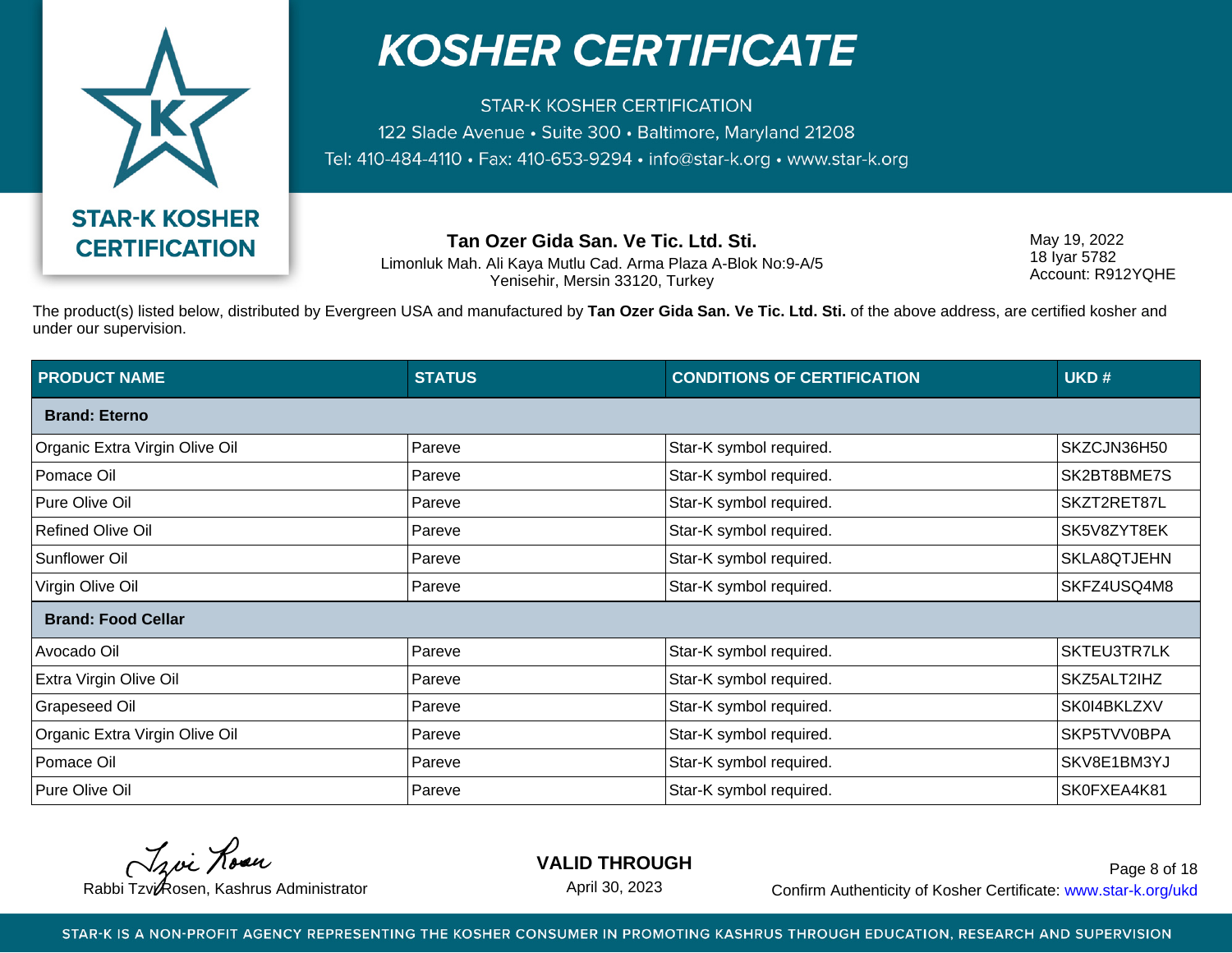

**STAR-K KOSHER CERTIFICATION** 122 Slade Avenue · Suite 300 · Baltimore, Maryland 21208 Tel: 410-484-4110 · Fax: 410-653-9294 · info@star-k.org · www.star-k.org

**Tan Ozer Gida San. Ve Tic. Ltd. Sti.**

Limonluk Mah. Ali Kaya Mutlu Cad. Arma Plaza A-Blok No:9-A/5 Yenisehir, Mersin 33120, Turkey

May 19, 2022 18 Iyar 5782 Account: R912YQHE

The product(s) listed below, distributed by Evergreen USA and manufactured by **Tan Ozer Gida San. Ve Tic. Ltd. Sti.** of the above address, are certified kosher and under our supervision.

| <b>PRODUCT NAME</b>            | <b>STATUS</b> | <b>CONDITIONS OF CERTIFICATION</b> | UKD#               |
|--------------------------------|---------------|------------------------------------|--------------------|
| <b>Brand: Food Cellar</b>      |               |                                    |                    |
| <b>Refined Olive Oil</b>       | Pareve        | Star-K symbol required.            | SK6ITAYSFSP        |
| <b>Sunflower Oil</b>           | Pareve        | Star-K symbol required.            | <b>SKLXUKVTEBK</b> |
| Virgin Olive Oil               | Pareve        | Star-K symbol required.            | SKQ10HJN01J        |
| <b>Brand: Greenist</b>         |               |                                    |                    |
| Avocado Oil                    | Pareve        | Star-K symbol required.            | SKTHWF32QDF        |
| Extra Virgin Olive Oil         | Pareve        | Star-K symbol required.            | SK2VK4Y6Y4I        |
| <b>Grapeseed Oil</b>           | Pareve        | Star-K symbol required.            | <b>SKQZGSFAMSC</b> |
| Organic Extra Virgin Olive Oil | Pareve        | Star-K symbol required.            | <b>SKFFHGGAHWK</b> |
| Pomace Oil                     | Pareve        | Star-K symbol required.            | SK1GW4FBBBC        |
| Pure Olive Oil                 | Pareve        | Star-K symbol required.            | SK7JTGJTZU5        |
| <b>Refined Olive Oil</b>       | Pareve        | Star-K symbol required.            | SKSYKLTYAJ6        |
| <b>Sunflower Oil</b>           | Pareve        | Star-K symbol required.            | SKBK145KVF1        |
| Virgin Olive Oil               | Pareve        | Star-K symbol required.            | SKUD3DNTJ1M        |

Troi Rose

**VALID THROUGH**

April 30, 2023

Rabbi Tzvi Rosen, Kashrus Administrator **Confirm Authenticity of Kosher Certificate:** www.star-k.org/ukd Page 9 of 18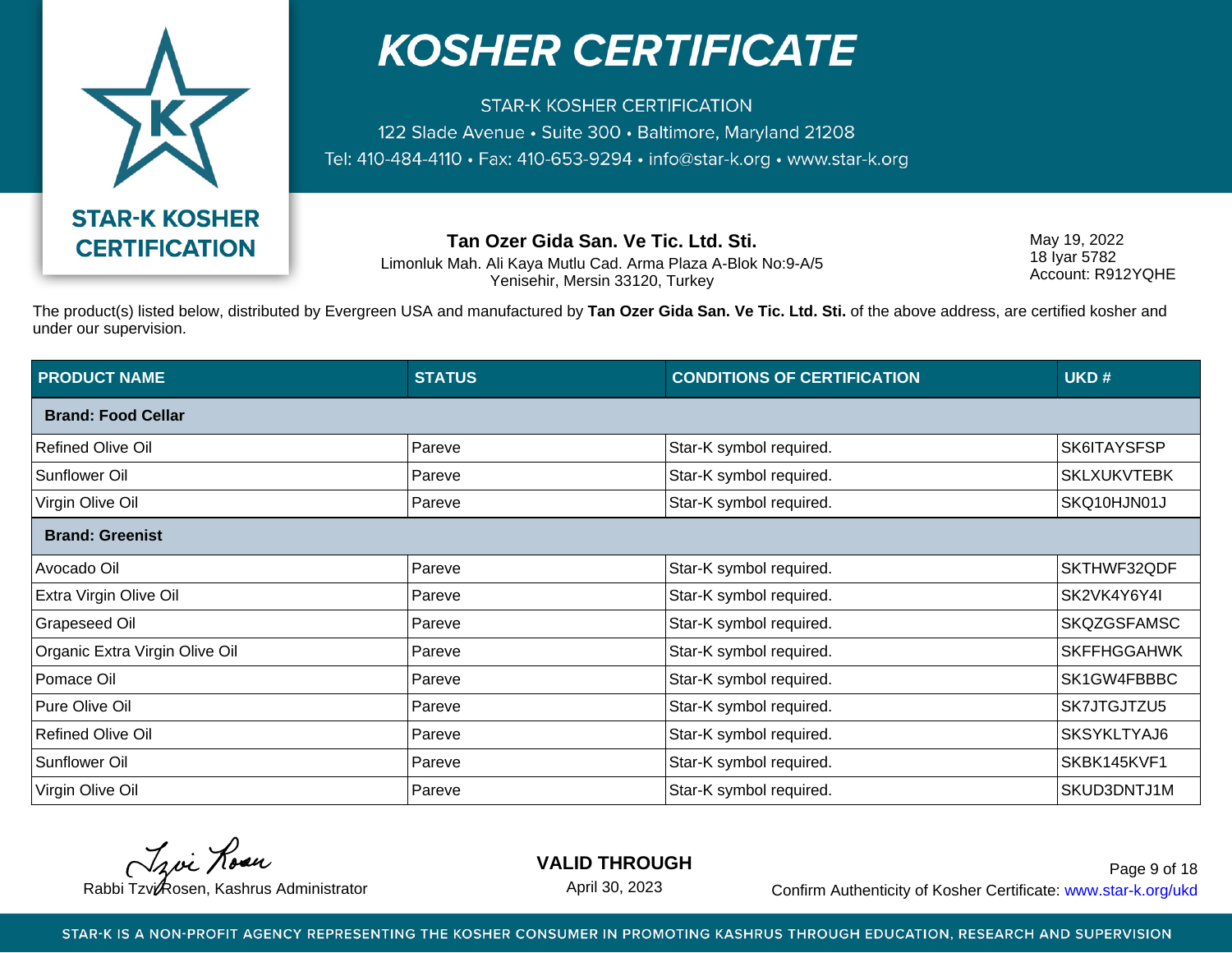

**STAR-K KOSHER CERTIFICATION** 122 Slade Avenue · Suite 300 · Baltimore, Maryland 21208 Tel: 410-484-4110 · Fax: 410-653-9294 · info@star-k.org · www.star-k.org

**Tan Ozer Gida San. Ve Tic. Ltd. Sti.**

Limonluk Mah. Ali Kaya Mutlu Cad. Arma Plaza A-Blok No:9-A/5 Yenisehir, Mersin 33120, Turkey

May 19, 2022 18 Iyar 5782 Account: R912YQHE

The product(s) listed below, distributed by Evergreen USA and manufactured by **Tan Ozer Gida San. Ve Tic. Ltd. Sti.** of the above address, are certified kosher and under our supervision.

| <b>PRODUCT NAME</b>            | <b>STATUS</b> | <b>CONDITIONS OF CERTIFICATION</b> | UKD#               |
|--------------------------------|---------------|------------------------------------|--------------------|
| <b>Brand: IOS</b>              |               |                                    |                    |
| Avocado Oil                    | Pareve        | Star-K symbol required.            | SK7B0Y5NWZ6        |
| Extra Virgin Olive Oil         | Pareve        | Star-K symbol required.            | <b>SKFINETTV0D</b> |
| Grapeseed Oil                  | Pareve        | Star-K symbol required.            | SK8RBW3N80U        |
| Organic Extra Virgin Olive Oil | Pareve        | Star-K symbol required.            | <b>SK0WSJJSWCI</b> |
| Pomace Oil                     | Pareve        | Star-K symbol required.            | SKGV4IYWZ1M        |
| Pure Olive Oil                 | Pareve        | Star-K symbol required.            | SKPYGT81F2S        |
| <b>Refined Olive Oil</b>       | Pareve        | Star-K symbol required.            | SKIXX7BM25C        |
| Sunflower Oil                  | Pareve        | Star-K symbol required.            | SKZN2JM2WSV        |
| Virgin Olive Oil               | Pareve        | Star-K symbol required.            | SK3FMH4PQKW        |
| <b>Brand: Italione</b>         |               |                                    |                    |
| Avocado Oil                    | Pareve        | Star-K symbol required.            | SKGKZVFF365        |
| Extra Virgin Olive Oil         | Pareve        | Star-K symbol required.            | SKXX2X5F7HN        |
| <b>Grapeseed Oil</b>           | Pareve        | Star-K symbol required.            | SKGB7HPV32B        |

Troi Rose

**VALID THROUGH**

April 30, 2023

Rabbi Tzvi Rosen, Kashrus Administrator **Confirm Authenticity of Kosher Certificate:** www.star-k.org/ukd Page 10 of 18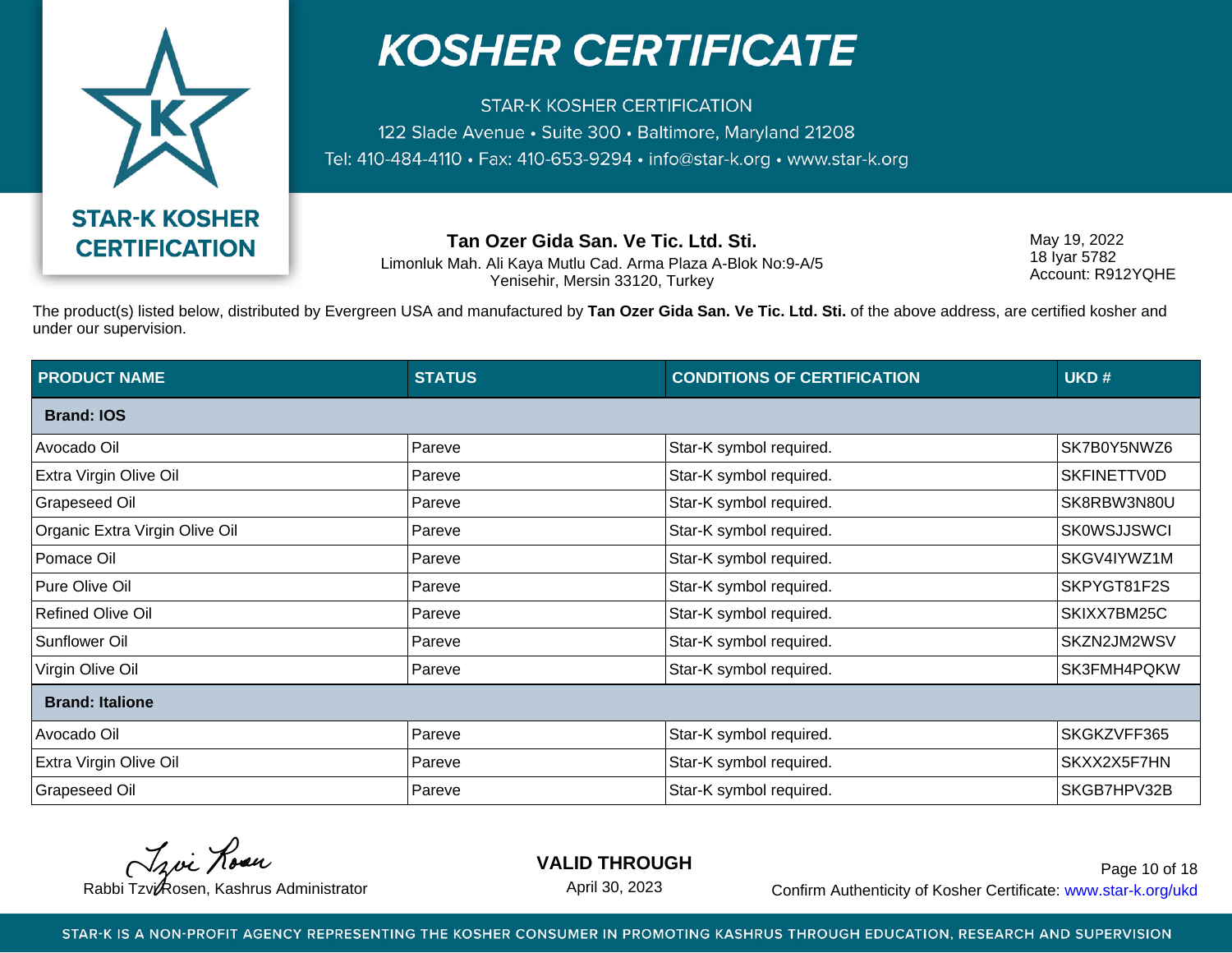

**STAR-K KOSHER CERTIFICATION** 122 Slade Avenue · Suite 300 · Baltimore, Maryland 21208 Tel: 410-484-4110 · Fax: 410-653-9294 · info@star-k.org · www.star-k.org

**Tan Ozer Gida San. Ve Tic. Ltd. Sti.**

Limonluk Mah. Ali Kaya Mutlu Cad. Arma Plaza A-Blok No:9-A/5 Yenisehir, Mersin 33120, Turkey

May 19, 2022 18 Iyar 5782 Account: R912YQHE

The product(s) listed below, distributed by Evergreen USA and manufactured by **Tan Ozer Gida San. Ve Tic. Ltd. Sti.** of the above address, are certified kosher and under our supervision.

| <b>PRODUCT NAME</b>            | <b>STATUS</b> | <b>CONDITIONS OF CERTIFICATION</b> | UKD#               |
|--------------------------------|---------------|------------------------------------|--------------------|
| <b>Brand: Italione</b>         |               |                                    |                    |
| Organic Extra Virgin Olive Oil | Pareve        | Star-K symbol required.            | SKWLCEN58R2        |
| Pomace Oil                     | Pareve        | Star-K symbol required.            | SKHGU048DPY        |
| Pure Olive Oil                 | Pareve        | Star-K symbol required.            | SK3CWBH61FE        |
| <b>Refined Olive Oil</b>       | Pareve        | Star-K symbol required.            | SK1MDGUHNGV        |
| Sunflower Oil                  | Pareve        | Star-K symbol required.            | SK3Q63HSA60        |
| Virgin Olive Oil               | Pareve        | Star-K symbol required.            | SKVIUJ4VGI2        |
| <b>Brand: La Criolla</b>       |               |                                    |                    |
| Avocado Oil                    | Pareve        | Star-K symbol required.            | SKHS1D384MN        |
| Extra Virgin Olive Oil         | Pareve        | Star-K symbol required.            | SKKL4HYWMUU        |
| <b>Grapeseed Oil</b>           | Pareve        | Star-K symbol required.            | <b>SKUHGALWQGB</b> |
| Organic Extra Virgin Olive Oil | Pareve        | Star-K symbol required.            | SK188BHJ8UN        |
| Pomace Oil                     | Pareve        | Star-K symbol required.            | <b>SKGZVSHRRVC</b> |
| Pure Olive Oil                 | Pareve        | Star-K symbol required.            | SKPT86A0IF4        |

Troi Rose

**VALID THROUGH**

April 30, 2023

Rabbi Tzvi Rosen, Kashrus Administrator **Confirm Authenticity of Kosher Certificate:** www.star-k.org/ukd Page 11 of 18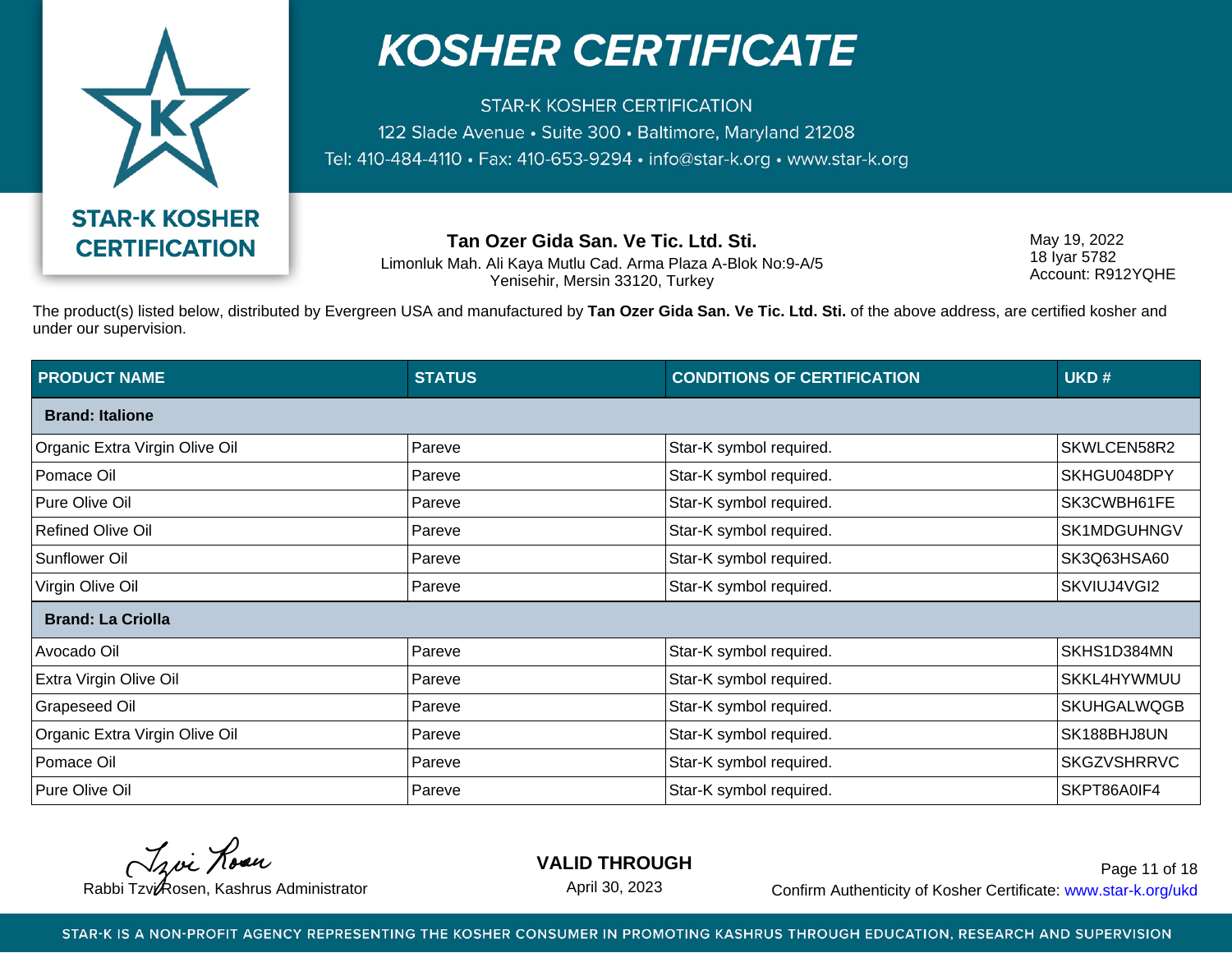

**STAR-K KOSHER CERTIFICATION** 122 Slade Avenue · Suite 300 · Baltimore, Maryland 21208 Tel: 410-484-4110 · Fax: 410-653-9294 · info@star-k.org · www.star-k.org

**Tan Ozer Gida San. Ve Tic. Ltd. Sti.**

Limonluk Mah. Ali Kaya Mutlu Cad. Arma Plaza A-Blok No:9-A/5 Yenisehir, Mersin 33120, Turkey

May 19, 2022 18 Iyar 5782 Account: R912YQHE

The product(s) listed below, distributed by Evergreen USA and manufactured by **Tan Ozer Gida San. Ve Tic. Ltd. Sti.** of the above address, are certified kosher and under our supervision.

| <b>PRODUCT NAME</b>            | <b>STATUS</b> | <b>CONDITIONS OF CERTIFICATION</b> | UKD#               |
|--------------------------------|---------------|------------------------------------|--------------------|
| <b>Brand: La Criolla</b>       |               |                                    |                    |
| <b>Refined Olive Oil</b>       | Pareve        | Star-K symbol required.            | <b>SKHWQZGVJCM</b> |
| Sunflower Oil                  | Pareve        | Star-K symbol required.            | SK6KFVCC6IZ        |
| Virgin Olive Oil               | Pareve        | Star-K symbol required.            | SKKGIH2RU1R        |
| <b>Brand: La Marca</b>         |               |                                    |                    |
| Avocado Oil                    | Pareve        | Star-K symbol required.            | SKQTGRQQ116        |
| Extra Virgin Olive Oil         | Pareve        | Star-K symbol required.            | SKG6CTFI2JT        |
| <b>Grapeseed Oil</b>           | Pareve        | Star-K symbol required.            | SK7VFI7VI7B        |
| Organic Extra Virgin Olive Oil | Pareve        | Star-K symbol required.            | SK4ZP7IUT2S        |
| Pomace Oil                     | Pareve        | Star-K symbol required.            | SK8BH6YYD6P        |
| Pure Olive Oil                 | Pareve        | Star-K symbol required.            | SKS8MUZECCB        |
| <b>Refined Olive Oil</b>       | Pareve        | Star-K symbol required.            | SK57UT4CM5C        |
| Sunflower Oil                  | Pareve        | Star-K symbol required.            | SKVMFS8XWMC        |
| Virgin Olive Oil               | Pareve        | Star-K symbol required.            | SKZ61AIJP4I        |

Troi Rose

**VALID THROUGH**

April 30, 2023

Rabbi Tzvi Rosen, Kashrus Administrator **Confirm Authenticity of Kosher Certificate:** www.star-k.org/ukd Page 12 of 18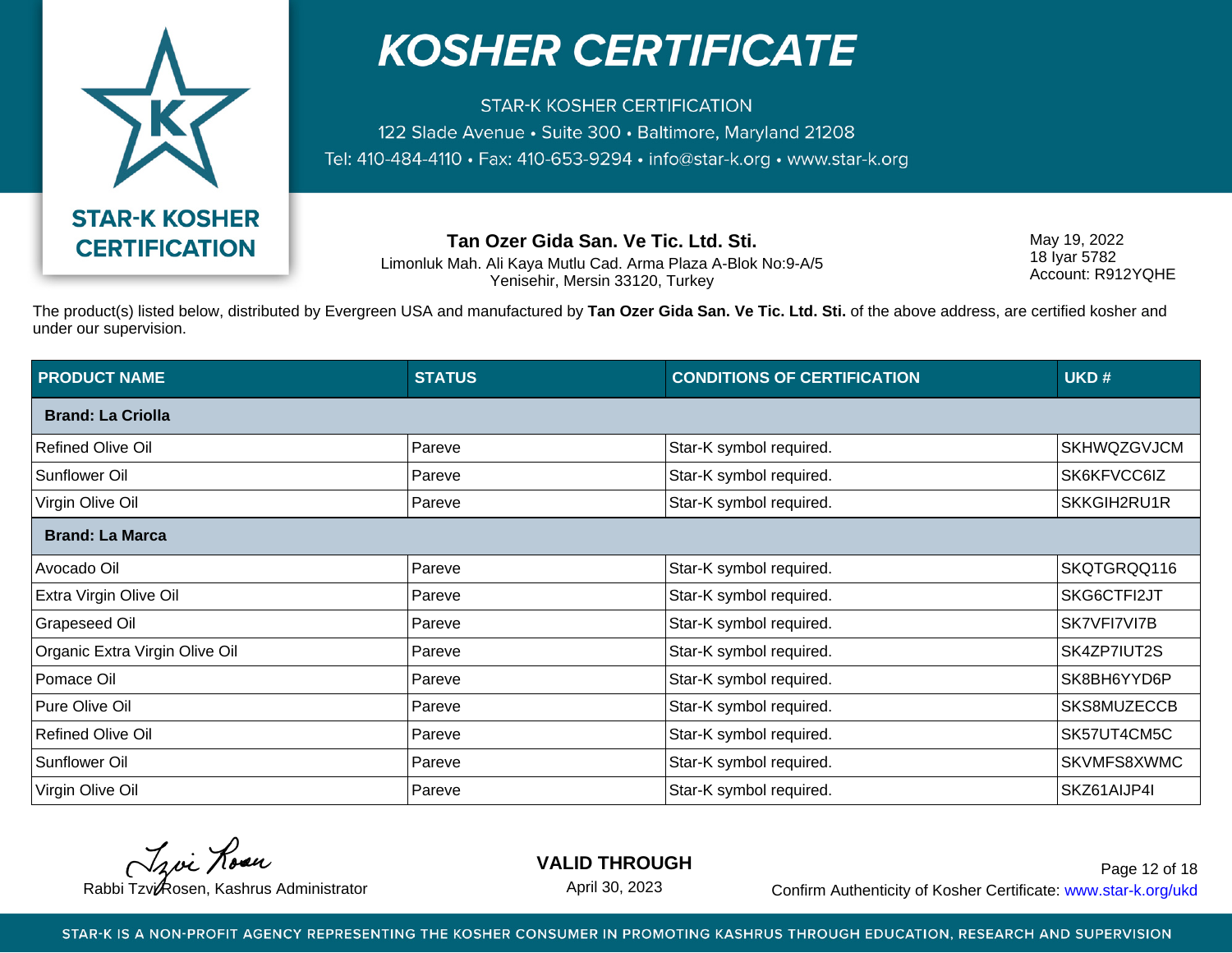

**STAR-K KOSHER CERTIFICATION** 122 Slade Avenue • Suite 300 • Baltimore, Maryland 21208 Tel: 410-484-4110 · Fax: 410-653-9294 · info@star-k.org · www.star-k.org

**Tan Ozer Gida San. Ve Tic. Ltd. Sti.**

Limonluk Mah. Ali Kaya Mutlu Cad. Arma Plaza A-Blok No:9-A/5 Yenisehir, Mersin 33120, Turkey

May 19, 2022 18 Iyar 5782 Account: R912YQHE

The product(s) listed below, distributed by Evergreen USA and manufactured by **Tan Ozer Gida San. Ve Tic. Ltd. Sti.** of the above address, are certified kosher and under our supervision.

| <b>PRODUCT NAME</b>            | <b>STATUS</b> | <b>CONDITIONS OF CERTIFICATION</b> | UKD#               |
|--------------------------------|---------------|------------------------------------|--------------------|
| <b>Brand: Litaly</b>           |               |                                    |                    |
| Avocado Oil                    | Pareve        | Star-K symbol required.            | SKK3QFTMLW4        |
| Extra Virgin Olive Oil         | Pareve        | Star-K symbol required.            | <b>SKVMPAICIDP</b> |
| <b>Grapeseed Oil</b>           | Pareve        | Star-K symbol required.            | SK7WC8GIGJK        |
| Organic Extra Virgin Olive Oil | Pareve        | Star-K symbol required.            | SKA8I4P7WBB        |
| Pomace Oil                     | Pareve        | Star-K symbol required.            | SK4F4EN30IP        |
| Pure Olive Oil                 | Pareve        | Star-K symbol required.            | SKWCHELEHU6        |
| <b>Refined Olive Oil</b>       | Pareve        | Star-K symbol required.            | SKHX5J6DSKX        |
| Sunflower Oil                  | Pareve        | Star-K symbol required.            | SKGEHW7FHP3        |
| Virgin Olive Oil               | Pareve        | Star-K symbol required.            | SK8A470NM61        |
| <b>Brand: Organic Harvest</b>  |               |                                    |                    |
| Avocado Oil                    | Pareve        | Star-K symbol required.            | SK8BH3RSFPM        |
| Extra Virgin Olive Oil         | Pareve        | Star-K symbol required.            | SKQ1UY761BI        |
| <b>Grapeseed Oil</b>           | Pareve        | Star-K symbol required.            | SKFKQLR6PWB        |

Troi Rose

**VALID THROUGH**

April 30, 2023

Rabbi Tzvi Rosen, Kashrus Administrator **Confirm Authenticity of Kosher Certificate:** www.star-k.org/ukd Page 13 of 18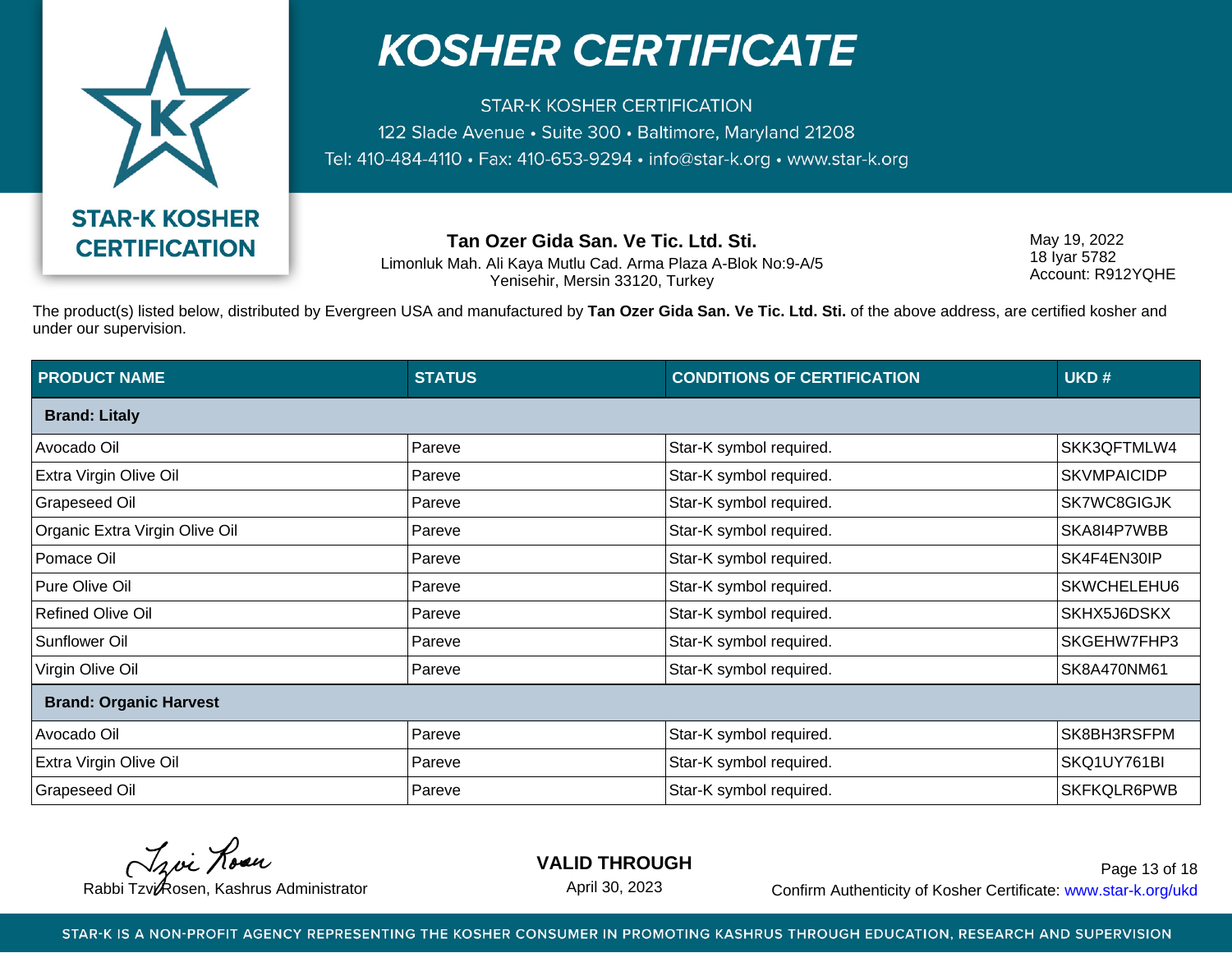

**STAR-K KOSHER CERTIFICATION** 122 Slade Avenue • Suite 300 • Baltimore, Maryland 21208 Tel: 410-484-4110 · Fax: 410-653-9294 · info@star-k.org · www.star-k.org

**Tan Ozer Gida San. Ve Tic. Ltd. Sti.**

Limonluk Mah. Ali Kaya Mutlu Cad. Arma Plaza A-Blok No:9-A/5 Yenisehir, Mersin 33120, Turkey

May 19, 2022 18 Iyar 5782 Account: R912YQHE

The product(s) listed below, distributed by Evergreen USA and manufactured by **Tan Ozer Gida San. Ve Tic. Ltd. Sti.** of the above address, are certified kosher and under our supervision.

| <b>PRODUCT NAME</b>            | <b>STATUS</b> | <b>CONDITIONS OF CERTIFICATION</b> | UKD#               |
|--------------------------------|---------------|------------------------------------|--------------------|
| <b>Brand: Organic Harvest</b>  |               |                                    |                    |
| Organic Extra Virgin Olive Oil | Pareve        | Star-K symbol required.            | SK5DJBTXYTI        |
| Pomace Oil                     | Pareve        | Star-K symbol required.            | <b>SKQS506Y5A7</b> |
| Pure Olive Oil                 | Pareve        | Star-K symbol required.            | SKCD12W7Y84        |
| <b>Refined Olive Oil</b>       | Pareve        | Star-K symbol required.            | SK0JKCM80IL        |
| <b>Sunflower Oil</b>           | Pareve        | Star-K symbol required.            | SKH4XZ0FRS0        |
| Virgin Olive Oil               | Pareve        | Star-K symbol required.            | SKQTX7Z02SN        |
| <b>Brand: Paloma</b>           |               |                                    |                    |
| Avocado Oil                    | Pareve        | Star-K symbol required.            | SKC7MTHBI6I        |
| Extra Virgin Olive Oil         | Pareve        | Star-K symbol required.            | SK7T50UZYZV        |
| <b>Grapeseed Oil</b>           | Pareve        | Star-K symbol required.            | SK7MNU6ZUY7        |
| Organic Extra Virgin Olive Oil | Pareve        | Star-K symbol required.            | SKS8LWFLBYJ        |
| Pomace Oil                     | Pareve        | Star-K symbol required.            | SKB0DGATEQS        |
| Pure Olive Oil                 | Pareve        | Star-K symbol required.            | SK6LHBTIQWF        |

Troi Rose

**VALID THROUGH**

April 30, 2023

Rabbi Tzvi Rosen, Kashrus Administrator **Confirm Authenticity of Kosher Certificate:** www.star-k.org/ukd Page 14 of 18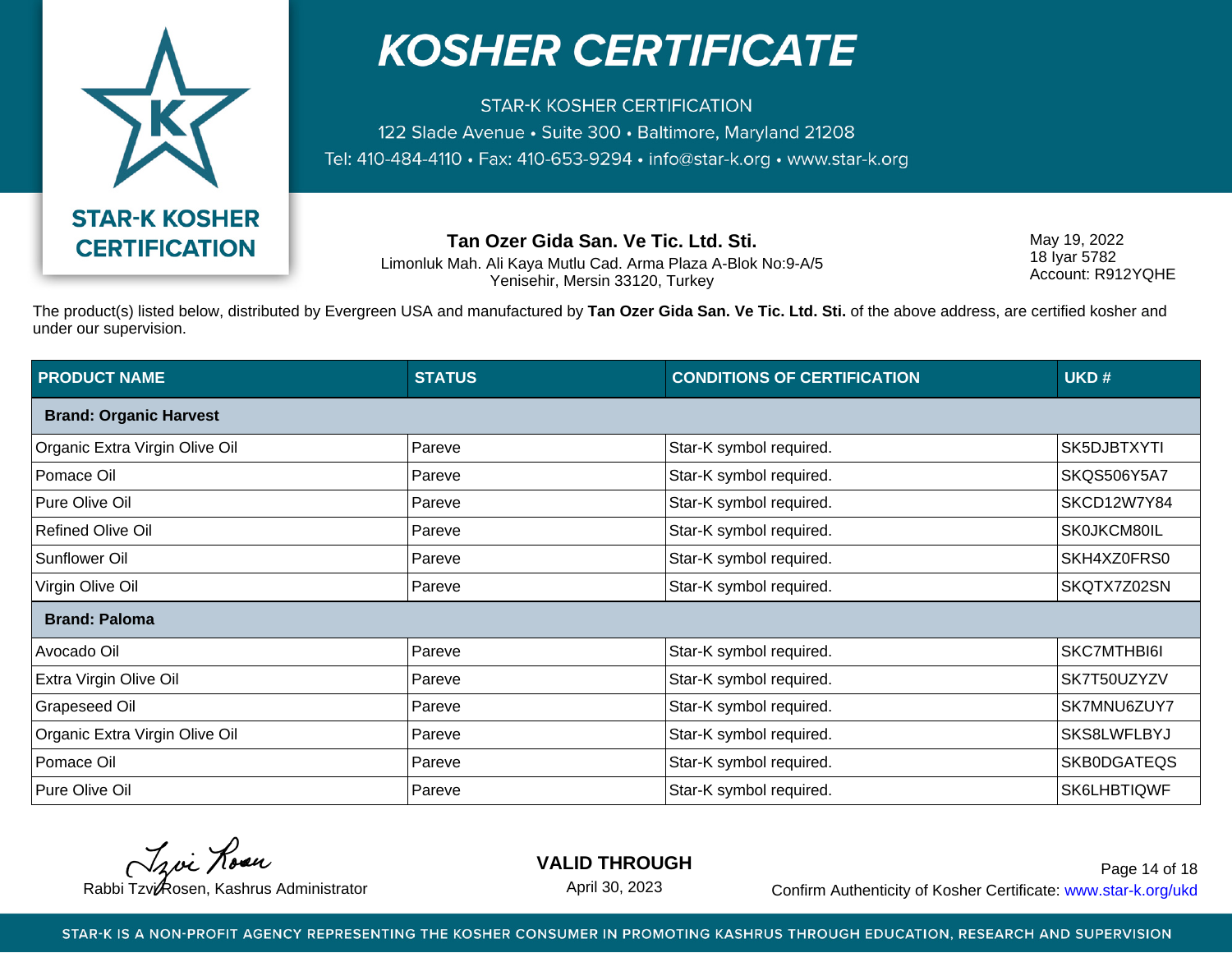

**STAR-K KOSHER CERTIFICATION** 122 Slade Avenue • Suite 300 • Baltimore, Maryland 21208 Tel: 410-484-4110 · Fax: 410-653-9294 · info@star-k.org · www.star-k.org

**Tan Ozer Gida San. Ve Tic. Ltd. Sti.**

Limonluk Mah. Ali Kaya Mutlu Cad. Arma Plaza A-Blok No:9-A/5 Yenisehir, Mersin 33120, Turkey

May 19, 2022 18 Iyar 5782 Account: R912YQHE

The product(s) listed below, distributed by Evergreen USA and manufactured by **Tan Ozer Gida San. Ve Tic. Ltd. Sti.** of the above address, are certified kosher and under our supervision.

| <b>PRODUCT NAME</b>            | <b>STATUS</b> | <b>CONDITIONS OF CERTIFICATION</b> | UKD#               |
|--------------------------------|---------------|------------------------------------|--------------------|
| <b>Brand: Paloma</b>           |               |                                    |                    |
| <b>Refined Olive Oil</b>       | Pareve        | Star-K symbol required.            | SKCMYWW3BZ7        |
| <b>Sunflower Oil</b>           | Pareve        | Star-K symbol required.            | SKRX5ZJ05M8        |
| Virgin Olive Oil               | Pareve        | Star-K symbol required.            | SKQ4UFFI0PM        |
| <b>Brand: Stella Maris</b>     |               |                                    |                    |
| Avocado Oil                    | Pareve        | Star-K symbol required.            | SKNM2C4Z88L        |
| Extra Virgin Olive Oil         | Pareve        | Star-K symbol required.            | SKE3QSCU64L        |
| <b>Grapeseed Oil</b>           | Pareve        | Star-K symbol required.            | SKUK5BY301N        |
| Organic Extra Virgin Olive Oil | Pareve        | Star-K symbol required.            | SKJ4LFRGLWM        |
| Pomace Oil                     | Pareve        | Star-K symbol required.            | SK74K0P3G3Z        |
| Pure Olive Oil                 | Pareve        | Star-K symbol required.            | SK8P2ZZCRV6        |
| <b>Refined Olive Oil</b>       | Pareve        | Star-K symbol required.            | SKGCXJ8FCYD        |
| <b>Sunflower Oil</b>           | Pareve        | Star-K symbol required.            | <b>SKMNKLZTDZX</b> |
| Virgin Olive Oil               | Pareve        | Star-K symbol required.            | SKI8BIPIE1B        |

Troi Rose

**VALID THROUGH**

April 30, 2023

Rabbi Tzvi Rosen, Kashrus Administrator **Confirm Authenticity of Kosher Certificate:** www.star-k.org/ukd Page 15 of 18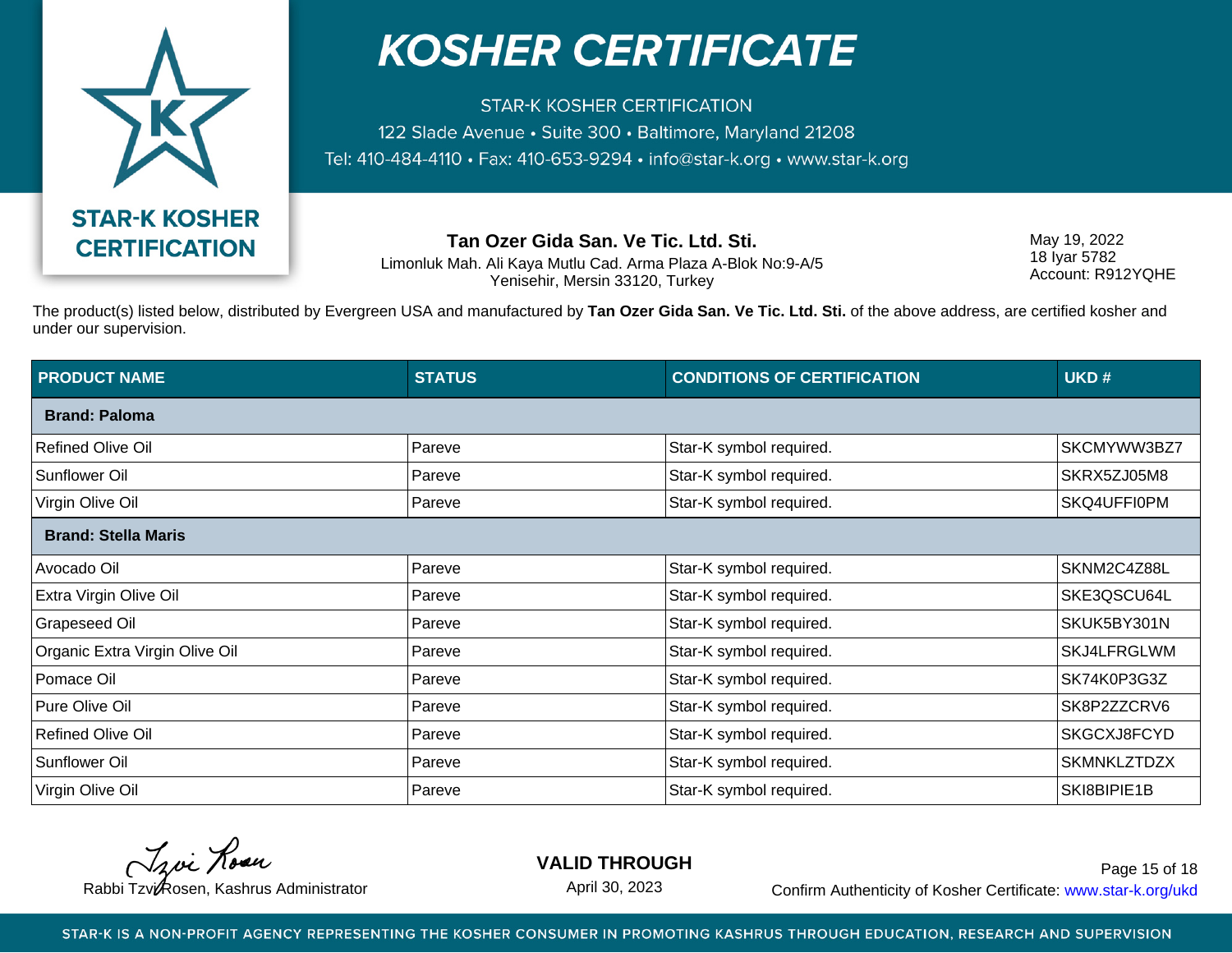

**STAR-K KOSHER CERTIFICATION** 122 Slade Avenue • Suite 300 • Baltimore, Maryland 21208 Tel: 410-484-4110 · Fax: 410-653-9294 · info@star-k.org · www.star-k.org

**Tan Ozer Gida San. Ve Tic. Ltd. Sti.**

Limonluk Mah. Ali Kaya Mutlu Cad. Arma Plaza A-Blok No:9-A/5 Yenisehir, Mersin 33120, Turkey

May 19, 2022 18 Iyar 5782 Account: R912YQHE

The product(s) listed below, distributed by Evergreen USA and manufactured by **Tan Ozer Gida San. Ve Tic. Ltd. Sti.** of the above address, are certified kosher and under our supervision.

| <b>PRODUCT NAME</b>            | <b>STATUS</b> | <b>CONDITIONS OF CERTIFICATION</b> | UKD#               |
|--------------------------------|---------------|------------------------------------|--------------------|
| <b>Brand: Truva</b>            |               |                                    |                    |
| Avocado Oil                    | Pareve        | Star-K symbol required.            | SKVBQDAZFFU        |
| Extra Virgin Olive Oil         | Pareve        | Star-K symbol required.            | SKX4NDTTR10        |
| Grapeseed Oil                  | Pareve        | Star-K symbol required.            | SKY44KQNR6Q        |
| Organic Extra Virgin Olive Oil | Pareve        | Star-K symbol required.            | SKZPW2DEQQX        |
| Pomace Oil                     | Pareve        | Star-K symbol required.            | SKBQ80R8CIT        |
| Pure Olive Oil                 | Pareve        | Star-K symbol required.            | SK651Z38Z2C        |
| <b>Refined Olive Oil</b>       | Pareve        | Star-K symbol required.            | SKPVJW231PZ        |
| Sunflower Oil                  | Pareve        | Star-K symbol required.            | SKTTJ802KG6        |
| Virgin Olive Oil               | Pareve        | Star-K symbol required.            | <b>SKCWP6JRNWK</b> |
| <b>Brand: Vitalia</b>          |               |                                    |                    |
| Avocado Oil                    | Pareve        | Star-K symbol required.            | SKNBCUKE2U5        |
| Extra Virgin Olive Oil         | Pareve        | Star-K symbol required.            | SKAQE366DD5        |
| <b>Grapeseed Oil</b>           | Pareve        | Star-K symbol required.            | SK7L2PHQPMG        |

Troi Rose

**VALID THROUGH**

April 30, 2023

Rabbi Tzvi Rosen, Kashrus Administrator **Confirm Authenticity of Kosher Certificate:** www.star-k.org/ukd Page 16 of 18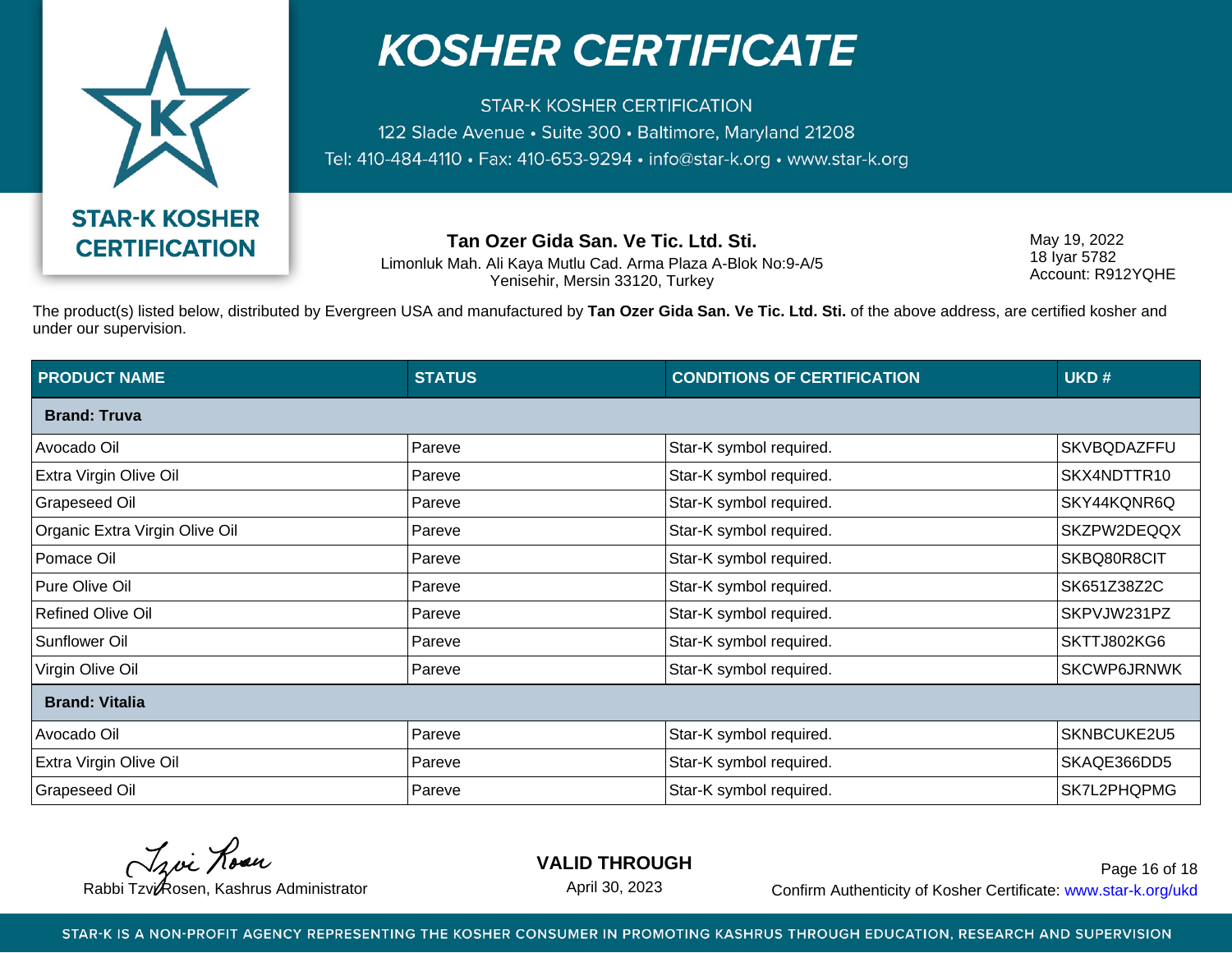

**STAR-K KOSHER CERTIFICATION** 122 Slade Avenue • Suite 300 • Baltimore, Maryland 21208 Tel: 410-484-4110 · Fax: 410-653-9294 · info@star-k.org · www.star-k.org

**Tan Ozer Gida San. Ve Tic. Ltd. Sti.**

Limonluk Mah. Ali Kaya Mutlu Cad. Arma Plaza A-Blok No:9-A/5 Yenisehir, Mersin 33120, Turkey

May 19, 2022 18 Iyar 5782 Account: R912YQHE

The product(s) listed below, distributed by Evergreen USA and manufactured by **Tan Ozer Gida San. Ve Tic. Ltd. Sti.** of the above address, are certified kosher and under our supervision.

| <b>PRODUCT NAME</b>            | <b>STATUS</b> | <b>CONDITIONS OF CERTIFICATION</b> | UKD#               |
|--------------------------------|---------------|------------------------------------|--------------------|
| <b>Brand: Vitalia</b>          |               |                                    |                    |
| Organic Extra Virgin Olive Oil | Pareve        | Star-K symbol required.            | SKT1QL53FL1        |
| Pomace Oil                     | Pareve        | Star-K symbol required.            | SKBR1GGPXTG        |
| Pure Olive Oil                 | Pareve        | Star-K symbol required.            | SKPWQ7I4XP5        |
| <b>Refined Olive Oil</b>       | Pareve        | Star-K symbol required.            | SKZDRRJARJ1        |
| <b>Sunflower Oil</b>           | Pareve        | Star-K symbol required.            | <b>SKLYDJTUJJW</b> |
| Virgin Olive Oil               | Pareve        | Star-K symbol required.            | <b>SK0CUZZCIRL</b> |
| <b>Brand: Zayit</b>            |               |                                    |                    |
| Avocado Oil                    | Pareve        | Star-K symbol required.            | SKC2BNCNSQI        |
| <b>Extra Virgin Olive Oil</b>  | Pareve        | Star-K symbol required.            | SK0AUBQ2WM5        |
| <b>Grapeseed Oil</b>           | Pareve        | Star-K symbol required.            | SKJSGDMWEXQ        |
| Organic Extra Virgin Olive Oil | Pareve        | Star-K symbol required.            | SKTT5C303PQ        |
| Pomace Oil                     | Pareve        | Star-K symbol required.            | SK5MKACYNQI        |
| Pure Olive Oil                 | Pareve        | Star-K symbol required.            | SKLHYPJ6GNW        |

Troi Rose

**VALID THROUGH**

April 30, 2023

Rabbi Tzvi Rosen, Kashrus Administrator **Confirm Authenticity of Kosher Certificate:** www.star-k.org/ukd Page 17 of 18